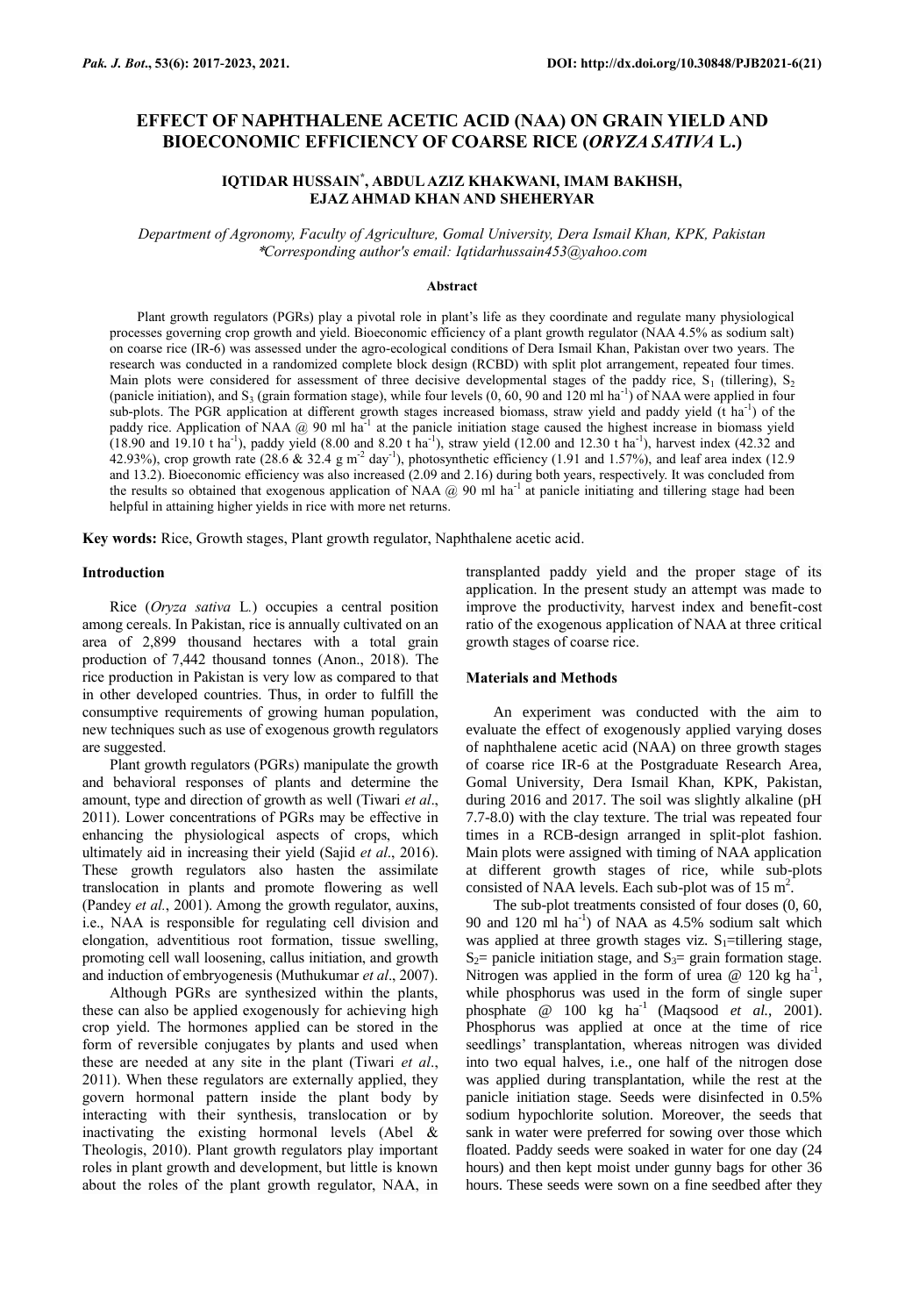sprouted. The seedlings were transplanted after 35 days by maintaining R-R and P-P distance of 20 cm. After the harvest, data were recorded for various agronomic attributes such as biomass yield (biomass yield t ha<sup>-1</sup> = biomass yield  $m<sup>2</sup>$  x 10,000), straw yield (biomass yield minus grain yield), paddy yield (paddy yield t ha<sup>-1</sup> = paddy yield  $m^2$  x 10,000), harvest index (paddy yield x 100/biomass yield following Yaduraju & Ahuja, 1996), leaf area index (leaf length x leaf width x correction factor x number of leaves plant<sup>-1</sup> x number of plants  $m<sup>-2</sup>$  following Stoskopf, 1981), crop growth rate (W2-W1/ T2-T1 following Yaduraju & Ahuja, 1996), photosynthetic efficiency (%) on dry weight basis (Energy output/Energy input x 100) following Stoskopf (1981), and benefit cost ratio (Total return/ total expenditure). The data so obtained were subjected to the MSTATC computer software for working out analysis of variance of each attribute. To compare the means for significant difference, the LSD test at 5% level of probability was applied.

## **Results**

**Biomass yield (t ha<sup>1</sup>):** Exogenous application of varying levels of naphthalene acetic acid (NAA) used at different growth stages significantly (*p*≤0.05) increased biomass yield (t ha<sup>-1</sup>). The effects of the levels of NAA applied at different growth stages on biomass yield were also significant during both years (Table 1). The data in Table 1 showed that the highest biomass yield of 18.90 and 19.10 t ha<sup>-1</sup> was recorded during 2016 and 2017 years when 90 ml ha<sup>-1</sup> NAA was applied at the panicle initiation growth stage. In contrast, the lowest biomass yield  $(13.00 \& 14.10 \t{ h a<sup>-1</sup>})$ was noted in the coarse rice plants fed with no PGR. The PGR application was found to be the most effective in increasing biomass yield when applied at the panicle initiation growth stage followed by that at the tillering stage. Hence, the most effective dose of NAA application was 90 ml ha<sup>-1</sup> applied at the panicle initiation stage of rice in producing the maximum biomass during both years.

**Straw yield (t ha<sup>-1</sup>):** Statistical analysis of data for straw yield (Table 2) clearly demonstrated that NAA, growth stages and their interaction showed significant (*p*≤0.05) results during 2016 and 2017. The highest straw yield of 12.00 t ha<sup>-1</sup> was achieved when NAA was applied  $@$  90 ml ha  $^{-1}$  at the panicle initiation stage (G2 x S2) followed by 10.80 t ha<sup>-1</sup> at NAA @ 90 ml ha<sup>-1</sup> at the tillering stage  $(G2 \times S1)$ , while the lowest straw yield of 7.00 t ha<sup>-1</sup> was observed at NAA  $@$  120 ml ha<sup>-1</sup> applied at the grain formation stage (G3 x S3) during the study year 2016. Almost a similar trend was observed during the year 2017 in which maximum straw yield  $(12.30 \text{ t ha}^{-1})$  was noted at G2 x S2 followed by at G3 x S1 by producing straw yield of 11.00 t ha<sup>-1</sup>, however, the minimum straw yield of 7.20 t ha<sup>-1</sup> was obtained at G3 x S3 treatment.

**Paddy yield (t ha<sup>-1</sup>):** Yield is the ultimate goal of every agricultural research which in turn is the combined outcome of all the physiological processes carried out in whole plant life. Analysis of the paddy yield data showed significant (*p*≤0.05) differences among the mean values of grain yield with NAA levels, paddy growth stages and

their interaction (Table 3). The data in Table 3 exhibited that NAA applied at the panicle initiation stage  $\omega$  90 ml ha<sup>-1</sup> (G2 x S2) gave the highest paddy yield (8.00 & 8.20 t ha<sup>-1</sup>) followed by NAA  $\omega$  90 ml ha<sup>-1</sup> applied at the tillering stage (G2 x S1) (7.15 & 7.40 t ha<sup>-1</sup>), while the lowest paddy yield of 4.62  $& 5.00$  t ha<sup>-1</sup> was achieved in NAA applied  $\omega$  120 ml ha<sup>-1</sup> at the grain formation stage G3 x S3) during both years (2016 & 2017).

**Harvest index (%):** Harvest index (HI %) indicates the percentage of assimilates translocated towards economic yield. Table 4 exhibited the significant (*p*≤0.05) variation for HI % for the PGR, paddy growth stages and their interactions too. The highest HI (42.32  $&$  42.93%) was observed for NAA  $\omega$  90 ml ha<sup>-1</sup> applied at the panicle initiation stage (G2 x S2), which was followed by statistically at par with HI (40.85 & 41.57%) in NAA @ 90 ml ha<sup>-1</sup> applied at the tillering stage  $(G2 \times S1)$ , followed by NAA  $@$  90 ml ha<sup>-1</sup> applied at the grain formation stage (G2 x S3) (38.03 & 39.52%), while the minimum HI (35.53 & 35.46&) was noted for NAA  $\omega$ 120 m ha<sup>-1</sup> at the grain formation stage  $(G3 \times S3)$ treatment for both study years.

**Leaf area index (LAI):** Leaf area index (LAI) is a ratio between total leaf area taken by plants at any time and the land area occupied for crop growth. Leaf area indices presented in Table 5 demonstrated significant (*p*≤0.05) effect of the PGR, paddy growth stages and their interaction as well. During both years of study (2016 & 2017) almost a similar trend was noted regarding leaf area index. The maximum LAI (12.9 & 13.2) was noted with NAA  $@$  90 ml ha<sup>-1</sup> when applied at the panicle initiation stage (G2 x S2) which was closely followed by NAA  $\omega$  90 ml ha<sup>-1</sup> applied at the tillering stage (G2 x S1) by producing LAI of 9.8  $\&$ 10.3 during both years of study. While the lowest LAI (5.3) was recorded without NAA application at the grain formation (G0 x S3) during 2016 and LAI of 6.3 with NAA  $@120$  ml ha<sup>-1</sup> at grain formation stage (G3 x S3) treatments during 2017, respectively.

**Crop growth rate (g m<sup>-2</sup> day<sup>-1</sup>):** An important indicator of crop productive capacity is the crop growth rate (CGR). CGR measures the increase in crop biomass per unit ground area per unit time. This measure takes into account both photosynthetic gains and respiratory losses, and other crop architectural attributes that impact photosynthesis, such as crop height, and leaf shape and inclination. Analysis of the data presented in Table 6 showed significant (*p*≤0.05) effect of NAA, paddy growth stages and their interaction on CGR during both years (2016  $&$  2017). The maximum increase in CGR (28.6  $&$ 32.4 g m<sup>-2</sup> day<sup>-1</sup>) was observed with NAA  $\omega$  90 ml ha<sup>-1</sup> followed by  $(25.7 \& 22.2 \text{ g m}^{-2} \text{ day}^{-1})$  without NAA applied at the tillering stage, and then followed by at NAA  $\omega$  60 ml ha<sup>-1</sup> applied at the tillering stage (G1 x S1)  $(23.9 \& 20.4 \text{ g m}^{-2} \text{ day}^{-1})$ , whereas the minimum CGR  $(12.2 \& 13.2 \text{ g m}^{-2} \text{ day}^{-1})$  was measured with NAA @ 120 ml ha<sup>-1</sup> applied at the grain formation stage  $(G3 \times S3)$ during both years.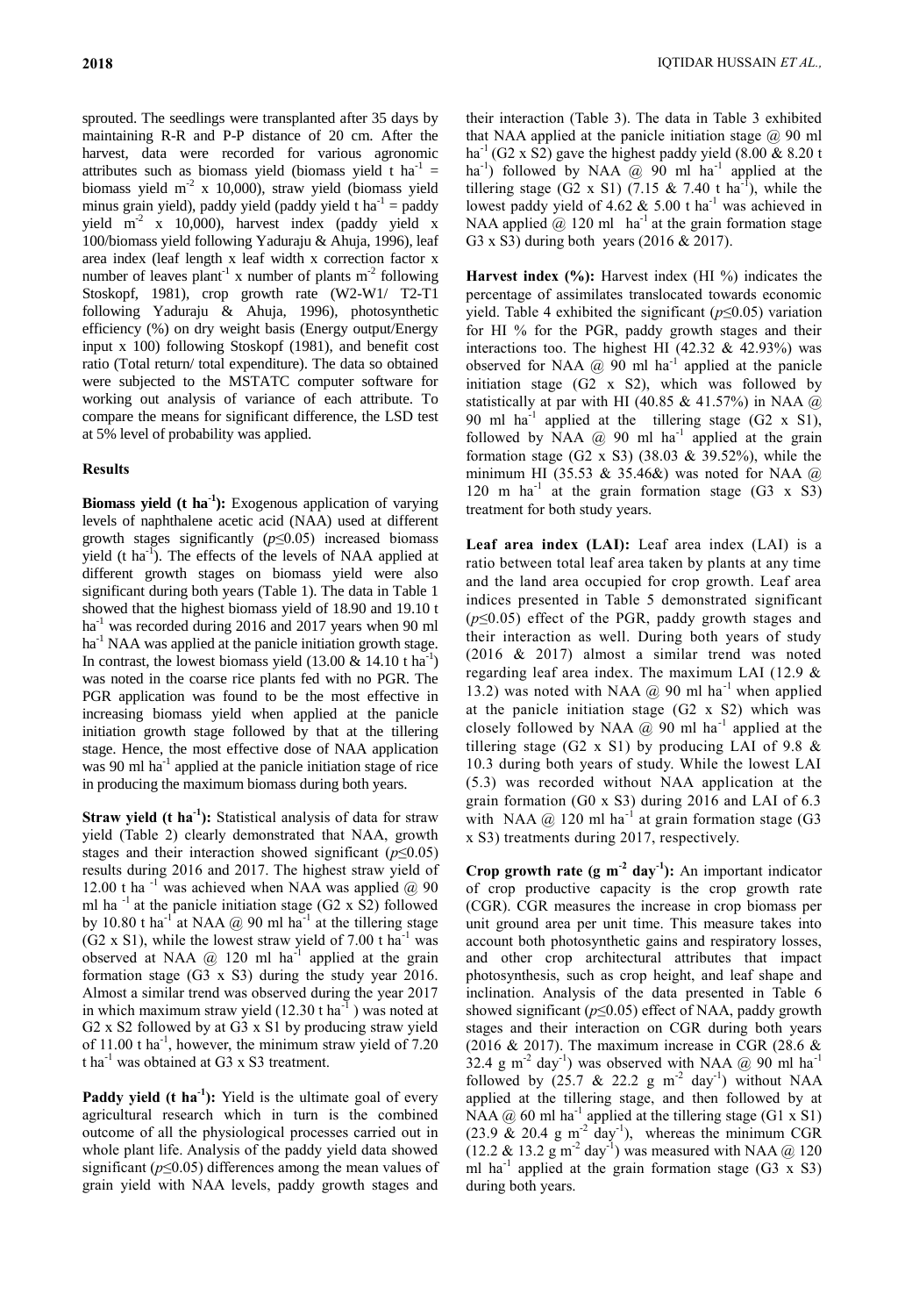|                           |                   |                   | 2016              |                   |           |              | 2017          |              |
|---------------------------|-------------------|-------------------|-------------------|-------------------|-----------|--------------|---------------|--------------|
| Plant growth<br>regulator |                   |                   | <b>Stages</b>     |                   |           |              | <b>Stages</b> |              |
|                           | Юı                | S,                | $D_3$             | <b>Means</b>      | Э1        | $\mathbf{D}$ | $S_3$         | <b>Means</b> |
| $\mathrm{G}_0$            | $14.70 \text{ G}$ | $14.50 \text{ G}$ | $14.30 \text{ G}$ | 14.44 D           | 14.50 H   | 14.80 GH     | 14.70 GH      | 14.67 D      |
| $G_1$                     | 15.90 E           | 17.1 BC           | 15.20 F           | 16.07 B           | 16.30 DEF | 17.40 BC     | 15.50 FG      | 16.40 D      |
| G <sub>2</sub>            | 17.50 B           | 18.90 A           | 16.30 DE          | 17.57A            | 17.80 B   | 19.10A       | 16.70 CDE     | 17.87 A      |
| G <sub>3</sub>            | 15.70 EF          | 16.70 CD          | 13.00 H           | $15.13 \text{ C}$ | 15.90 EF  | 17.00 BCD    | 14.10H        | 15.67 C      |
| Means                     | 15.91 B           | 16.80 A           | 14.70 C           |                   | 16.13 B   | 17.08 A      | 15.25 C       |              |

**Table 1. Effect of NAA levels on biomass yield (t ha-1 ) at different growth stages of transplanted coarse rice during 2016-17.**

Different letter(s) assigned to the mean values in a column show significance at 1% probability level

 $LSD_{0.01} = 0.73$  (Growth stages);  $LSD_{0.01} = 0.63$  (Growth stages);  $LSD_{0.01} = 0.35$  (Plant growth regulator)

 $LSD_{0.01} = 0.49$  (Plant growth regulator);  $LSD_{0.01} = 0.62$  (Interaction);  $LSD_{0.01} = 0.85$  (Interaction)

| Table 2. Effect of NAA levels on straw yield (t ha <sup>-1</sup> ) of transplanted coarse rice at different growth stages during 2016-17. |  |  |
|-------------------------------------------------------------------------------------------------------------------------------------------|--|--|
|                                                                                                                                           |  |  |

|                                  |         |                  | 2016              |                    |         |                   | 2017             |              |
|----------------------------------|---------|------------------|-------------------|--------------------|---------|-------------------|------------------|--------------|
| <b>Plant growth</b><br>regulator |         |                  | <b>Stages</b>     |                    |         |                   | <b>Stages</b>    |              |
|                                  | D.      | D.               |                   | <b>Means</b>       | v       | د ف               | Ю.               | <b>Means</b> |
| $G_0$                            | 7.60 GH | 7.50 GH          | 7.20H             | $7.43\,\mathrm{D}$ | 8.00 EF | 8.20 EF           | 7.80 FG          | 8.00 C       |
| $G_1$                            | 8.50 EF | 9.70 C           | $8.00 \text{ FG}$ | 8.73 B             | 8.70 DE | $10.00 \text{ C}$ | 8.30 EF          | 9.00 B       |
| G <sub>2</sub>                   | 10.80 B | $12.00\text{ A}$ | 9.30 CD           | 10.70 A            | 11.00 B | 12.30 A           | 9.6 C            | 10.97 A      |
| $G_3$                            | 8.30 F  | $9.00$ DE        | 7.00 H            | 8.10 C             | 8.60 E  | 9.40 CD           | $7.20 \text{ G}$ | 8.40 C       |
| Means                            | 8.80 B  | 9.55 A           | 7.88 C            |                    | 9.08 B  | 9.98 A            | 8.22 C           |              |

Different letter(s) assigned to the mean values in a column show significance at 1% probability level

 $LSD_{0.01} = 0.61$  (Growth stages);  $LSD_{0.01} = 0.48$  (Growth stages);  $LSD_{0.01} = 0.40$  (Plant growth regulator)

 $LSD_{0.01} = 0.42$  (Plant growth regulator);  $LSD_{0.01} = 0.69$  (Interaction);  $LSD_{0.01} = 0.73$  (Interaction)

|                                  |           |                    | 2016          |              |           |              | 2017           |                 |
|----------------------------------|-----------|--------------------|---------------|--------------|-----------|--------------|----------------|-----------------|
| <b>Plant growth</b><br>regulator |           |                    | <b>Stages</b> |              |           |              | <b>Stages</b>  |                 |
|                                  | $S_1$     | 10                 | $\mathbf{D}$  | <b>Means</b> | O.        | $\mathbf{D}$ | $\mathbf{p}_3$ | <b>Means</b>    |
| $G_0$                            | 5.20 EF   | 5.30 E             | 5.00 EF       | 5.17 C       | 5.40 EF   | 5.50 DEF     | 5.20 EF        | 5.37 C          |
| $G_1$                            | $6.00$ CD | 7.00 B             | 5.50 DE       | 6.17 B       | $6.20$ CD | 7.40 B       | 5.40 EF        | 6.33 B          |
| G <sub>2</sub>                   | 7.15 B    | $8.00\,\mathrm{A}$ | 6.20C         | 7.12A        | 7.40 B    | 8.20 A       | 6.60C          | $7.40\text{ A}$ |
| $G_3$                            | 5.50 DE   | 6.30 C             | 4.62 F        | 5.48 C       | 5.80 DE   | 6.60 C       | 5.00 F         | 5.80 C          |
| Means                            | 5.93 AB   | 6.65A              | 5.33 B        |              | 6.20 B    | 6.92A        | 5.55 C         |                 |

Different letter(s) assigned to the mean values in a column show significance at 1% probability level

 $LSD_{0.01} = 0.35$  (Growth stages);  $LSD_{0.01} = 0.38$  (Growth stages);  $LSD_{0.01} = 0.35$  (Plant growth regulator)

 $LSD_{0.01} = 0.44$  (Plant growth regulator);  $LSD_{0.01} = 0.61$  (Interaction);  $LSD_{0.01} = 0.76$  (Interaction)

| Table 4. Effect of NAA levels applied at different growth stages on harvest index (%) of transplanted coarse rice during 2016-17. |  |  |
|-----------------------------------------------------------------------------------------------------------------------------------|--|--|
|                                                                                                                                   |  |  |

| Plant          |           |            | 2016          |              |            | 2017          |            |              |
|----------------|-----------|------------|---------------|--------------|------------|---------------|------------|--------------|
| growth         |           |            | <b>Stages</b> |              |            | <b>Stages</b> |            |              |
| regulator      | D.        | đ٥         | D.            | <b>Means</b> | D          | o۰            | D.         | <b>Means</b> |
| $G_0$          | 35.37 D   | 36.55 CD   | 34.96 D       | 35.80 B      | 37.24 BCD  | 37.16 BCD     | 35.37 D    | 36.60 B      |
| $G_1$          | 37.73 BCD | $40.93$ AB | 36.18 D       | 38.39 AB     | 38.03 ABCD | 42.52 AB      | 34.83 D    | 38.59 AB     |
| G <sub>2</sub> | 40.85 ABC | 42.32 A    | 38.03 BCD     | 40.52 A      | 41.57 ABC  | 42.93A        | 39.52 ABCD | 41.41 A      |
| G <sub>3</sub> | 35.03 D   | 37.72 BCD  | 35.53 D       | 36.21 B      | 34.46 CD   | 38.82 ABCD    | 35.46 D    | 37.01 B      |
| Means          | 37.27 A   | 39.58 A    | 36.25A        |              | 38.43 AB   | 40.51A        | 36.39 B    |              |

Different letter(s) assigned to the mean values in a column show significance at 1% probability level  $LSD_{0.01} = 3.43$  (Growth stages);  $LSD_{0.01} = 2.69$  (Growth stages);  $LSD_{0.01} = 1.91$  (Plant growth regulator)  $LSD_{0.01} = 2.64$  (Plant growth regulator);  $LSD_{0.01} = 3.31$  (Interaction);  $LSD_{0.01} = 4.58$  (Interaction)

**Table 5. Effect of NAA levels at different growth stages on leaf area index ratio of transplanted coarse rice during 2016-17.**

|                                  |        |                | 2016             |              |               |                  | 2017          |              |
|----------------------------------|--------|----------------|------------------|--------------|---------------|------------------|---------------|--------------|
| <b>Plant growth</b><br>regulator |        |                | <b>Stages</b>    |              |               |                  | <b>Stages</b> |              |
|                                  | $S_1$  | D <sub>2</sub> | $\mathbf{D}$ 3   | <b>Means</b> | $\mathbf{5}1$ | D <sub>2</sub>   | $S_3$         | <b>Means</b> |
| $G_0$                            | 6.5 D  | 8.2 C          | 5.3 E            | 6.67 B       | 7.4 D         | 6.4 <sub>D</sub> | 6.5 D         | 6.77 C       |
| $G_1$                            | 5.9 E  | 7.8 C          | 6.9 <sub>D</sub> | 6.87 B       | 5.7 E         | 9.3 B            | 8.2 C         | 7.73 B       |
| G <sub>2</sub>                   | 9.8 B  | 12.9 A         | $11.2$ AB        | 11.3A        | 10.3 B        | 13.2A            | 10.7 B        | 11.37A       |
| G <sub>3</sub>                   | 9.2 B  | 10.6 B         | 10.9 B           | 10.23 A      | 8.5 C         | 9.2 B            | 6.3 D         | 8.0 B        |
| Means                            | 7.85 B | 9.88 A         | 8.58 AB          |              | 7.98 B        | 9.53 A           | 7.93 C        |              |

Different letter(s) assigned to the mean values in a column show significance at 1% probability level  $LSD_{0.01} = 0.20$  (Growth stages);  $LSD_{0.01} = 0.50$  (Growth stages);  $LSD_{0.01} = 0.73$  (Plant growth regulator)  $LSD_{0.01} = 0.27$  (Plant growth regulator);  $LSD_{0.01} = 0.16$  (Interaction);  $LSD_{0.01} = 0.20$  (Interaction)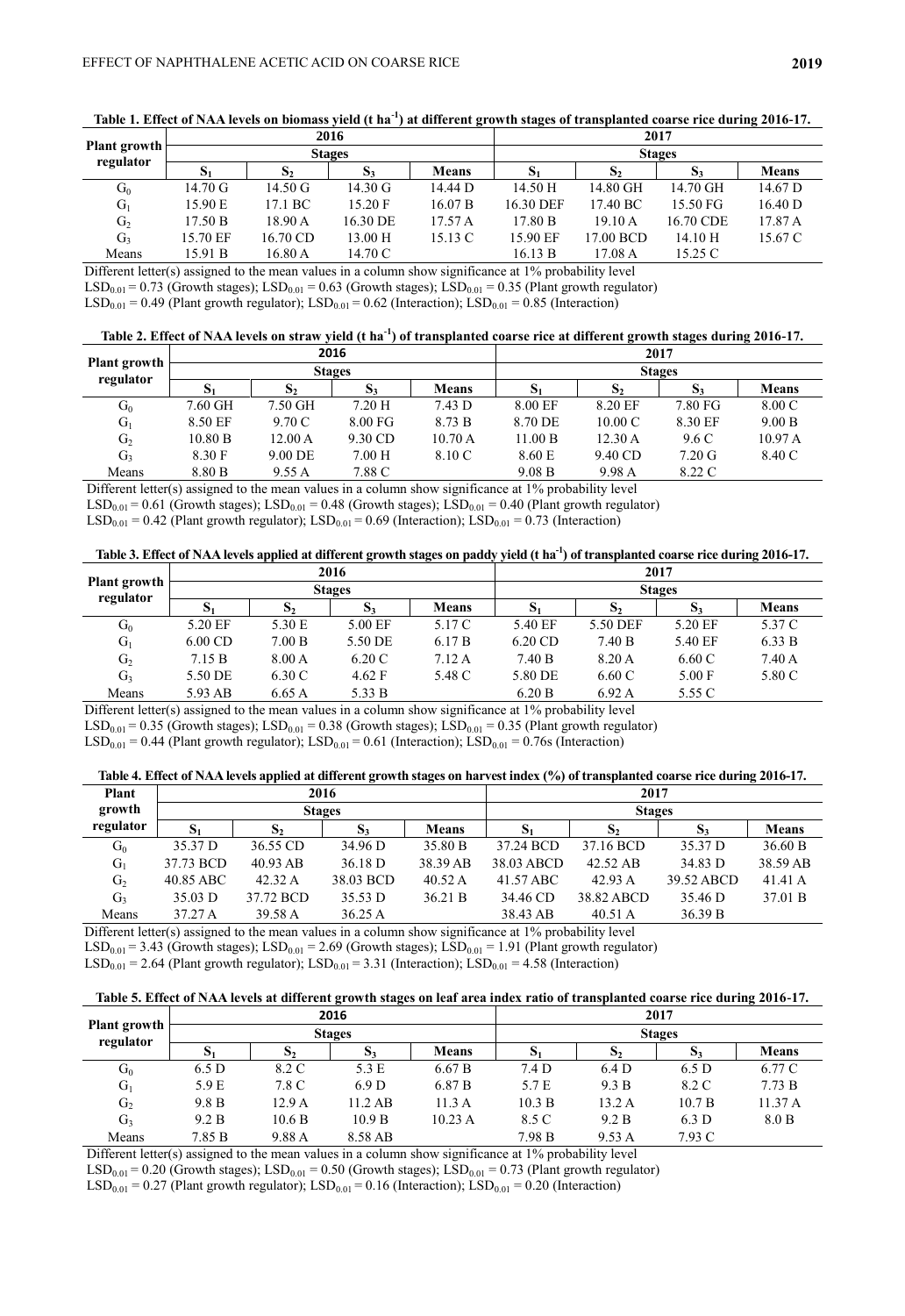|                                  |         |                    | 2016             |              |        |              | 2017             |              |
|----------------------------------|---------|--------------------|------------------|--------------|--------|--------------|------------------|--------------|
| <b>Plant growth</b><br>regulator |         |                    | <b>Stages</b>    |              |        |              | <b>Stages</b>    |              |
|                                  | D.      | دی                 | 53               | <b>Means</b> | 91     | $\mathbf{D}$ | $\mathbf{D}$     | <b>Means</b> |
| $G_0$                            | 25.7 B  | 18.2 DE            | 14.5 F           | 19.47 B      | 22.2 B | 18.5 D       | 15.3 F           | 18.67 C      |
| $G_1$                            | 23.9 C  | 18.3 DE            | 17.6 E           | 19.93 AB     | 20.4 C | 17.3 D       | 16.2 E           | 18.00 C      |
| G <sub>2</sub>                   | 28.6A   | 20.9 <sub>D</sub>  | 22.3 C           | 23.93 A      | 32.4A  | 18.4 D       | 16.3 E           | 22.37 A      |
| $G_3$                            | 24.8 C  | $20.4\,\mathrm{D}$ | $12.2 \text{ G}$ | 19.13 AB     | 25.7 B | 21.2 C       | $13.2 \text{ G}$ | 20.03 B      |
| Means                            | 25.75 A | 19.45 B            | 16.65 C          |              | 25.18A | 18.85 B      | 15.25 C          |              |

Table 6. Effect of NAA levels applied growth stages on crop growth rate (gm<sup>-2</sup> day<sup>-1</sup>) of transplanted coarse rice during 2016-17.

Different letter(s) assigned to the mean values in a column show significance at 1% probability level

 $LSD_{0.01} = 2.80$  (Growth stages);  $LSD_{0.01} = 3.50$  (Growth stages);  $LSD_{0.01} = 0.34$  (Plant growth regulator)

 $LSD_{0.01} = 0.67$  (Plant growth regulator);  $LSD_{0.01} = 0.50$  (Interaction);  $LSD_{0.01} = 0.10$  (Interaction)

**Table 7. Effect of NAA levels applied at different growth stages on photosynthetic efficiency (%) of transplanted coarse rice during 2016-17.**

|                     |        |              | 2016           |              |        |        | 2017           |              |
|---------------------|--------|--------------|----------------|--------------|--------|--------|----------------|--------------|
| <b>Plant</b> growth |        |              | <b>Stages</b>  |              |        |        | <b>Stages</b>  |              |
| regulator           | D.     | $\mathbf{D}$ | $\mathbf{D}$ 3 | <b>Means</b> |        | 10     | D <sub>3</sub> | <b>Means</b> |
| $G_0$               | 1.50   | 1.23         | 1.13           | .28B         | 1.24   | 0.96   | 0.94           | 1.05         |
| $G_1$               | 1.90   | 1.26         | 1.20           | 1.45 AB      | 1.92   | 1.41   | 1.20           | 1.51         |
| G <sub>2</sub>      | 2.50   | 1.29         | 1.11           | 1.63 AB      | 2.21   | 1.31   | 1.20           | 1.57         |
| $G_3$               | 2.60   | 1.90         | 1.23           | 1.91 A       | 2.25   | 1.35   | 1.13           | 1.58         |
| Means               | 2.13 A | 1.42 AB      | .17B           |              | 1.91 A | .26 AB | 1.12 B         |              |

Different letter(s) assigned to the mean values in a column show significance at 1% probability level

 $LSD_{0.01} = 0.25$  (Growth stages);  $LSD_{0.01} = 0.14$  (Growth stages);  $LSD_{0.01} = 0.17$  (Plant growth regulator)

 $LSD_{0.01} = (Plant growth regulator); LSD_{0.01} = (Interaction); LSD_{0.01} = (Interaction)$ 

**Photosynthetic efficiency (%):** Photosynthetic efficiency is also a ratio between energy output and energy taken by the plants in a unit area, so this ratio was expressed in percentage. The photosynthetic efficiency is the fraction of light energy converted into [chemical energy](https://en.wikipedia.org/wiki/Chemical_energy) during [photosynthesis](https://en.wikipedia.org/wiki/Photosynthesis) in green plants. Analysis of the data regarding photosynthetic efficiency is shown in Table 7. It depicted that NAA and paddy growth stages significantly (*p*≤0.05) affected photosynthetic efficiency, whereas their interaction showed non-significant variation among the treatment means during 2016. The data relating to NAA application exhibited that G3, G2 & G1 had higher and statistically at par photosynthetic efficiency (1.91, 1.63 & 1.45%) than untreated control (G0) (1.28%) while initial two growth stages (S1 & S2) also produced higher photosynthetic efficiency (2.13 & 1.42%) than final grain filling stage (S3) (1.17) during 2016. The data for the year 2017 showed that only the paddy growth stages indicated significant  $(p \leq 0.05)$ variation among the treatment means, while NAA and its interaction with growth stages indicated non-significant effects on photosynthetic efficiency (Table 7). Significantly higher and statistically at par photosynthetic efficiency (1.91 & 1.26%) was demonstrated by the PGR application at the tillering and panicle initiation growth stages (S1 & S2) compared to the PGR application at the final grain filling stage (S3) (1.12%).

**Economic analysis and BCR:** A benefit-cost ratio (BCR) is a ratio used in a [cost-benefit analysis](https://www.investopedia.com/terms/c/cost-benefitanalysis.asp) to summarize the overall relationship between the relative costs and benefits of a proposed project. BCR can be expressed in monetary or qualitative terms. If a project has a BCR greater than 1.0, the project is expected to deliver a positive net present value to a firm and its investors. Analyzed data for BCR is presented in Table 8, that indicated significant (p≤0.05) effects of NAA, growth stages and their interaction during both years of

research (2016 & 2017). The highest BCR (2.09 & 2.06) with maximum net return (Rs: 189440 & 196440/-) was deliberated in the interaction treatments where NAA was applied  $\omega$  90 ml ha<sup>-1</sup> at the panicle initiation stage (G2 x S2) during both years. This was followed by NAA @ 90 ml ha<sup>-1</sup> applied at the tillering stage (G2 x S1) by producing BCR of 1.76 with a net income of Rs: 159690/- during the year 2016, whereas during the year 2017, it was followed by that at NAA  $\omega$  60 ml ha<sup>-1</sup> applied at the panicle initiation stage (G1) x S2) by giving a BCR of 1.86 with a net income of Rs: 168455/-. The lowest BCR (0.78 & 0.93) was noted in the treatment NAA  $\omega$  120 ml ha<sup>-1</sup>applied at the grain filling stage (G3 x S3) which gave less than one value for BCR indicating a monetary loss over profit. Hence, this treatment was not recommended at all.

#### **Discussion**

The results of the present study indicated that overall foliar application of NAA  $@$  90 ml ha<sup>-1</sup> applied at the panicle initiation stage increased the biomass yield  $t$  ha<sup>-1</sup> of transplanted coarse rice as compared to all other interaction treatments during both years of study (Table 1). Hormones are known to regulate physiological processes and synthetic growth regulators may enhance growth and development of field crops thereby increasing total dry mass of a field crop (Das & Das, 1996; Abd-el-Fattah, 1997; Chibu *et al*., 2002; Dakua, 2000; Islam, 2007; Cho *et al*., 2007). This might be due to the fact that proper dose of NAA  $(90 \text{ ml ha}^{-1})$  at the panicle initiation stage caused the rapid cell elongation and division of all the growing parts of rice (leaves, stem, tillers, etc.), resulting in larger size plants with maximum biomass yield per unit area. Jahan & Adam (2011) and Hasnain *et al*., (2020) reported an increase in total dry mass by applying 100 ppm NAA and their findings are in line with those of ours.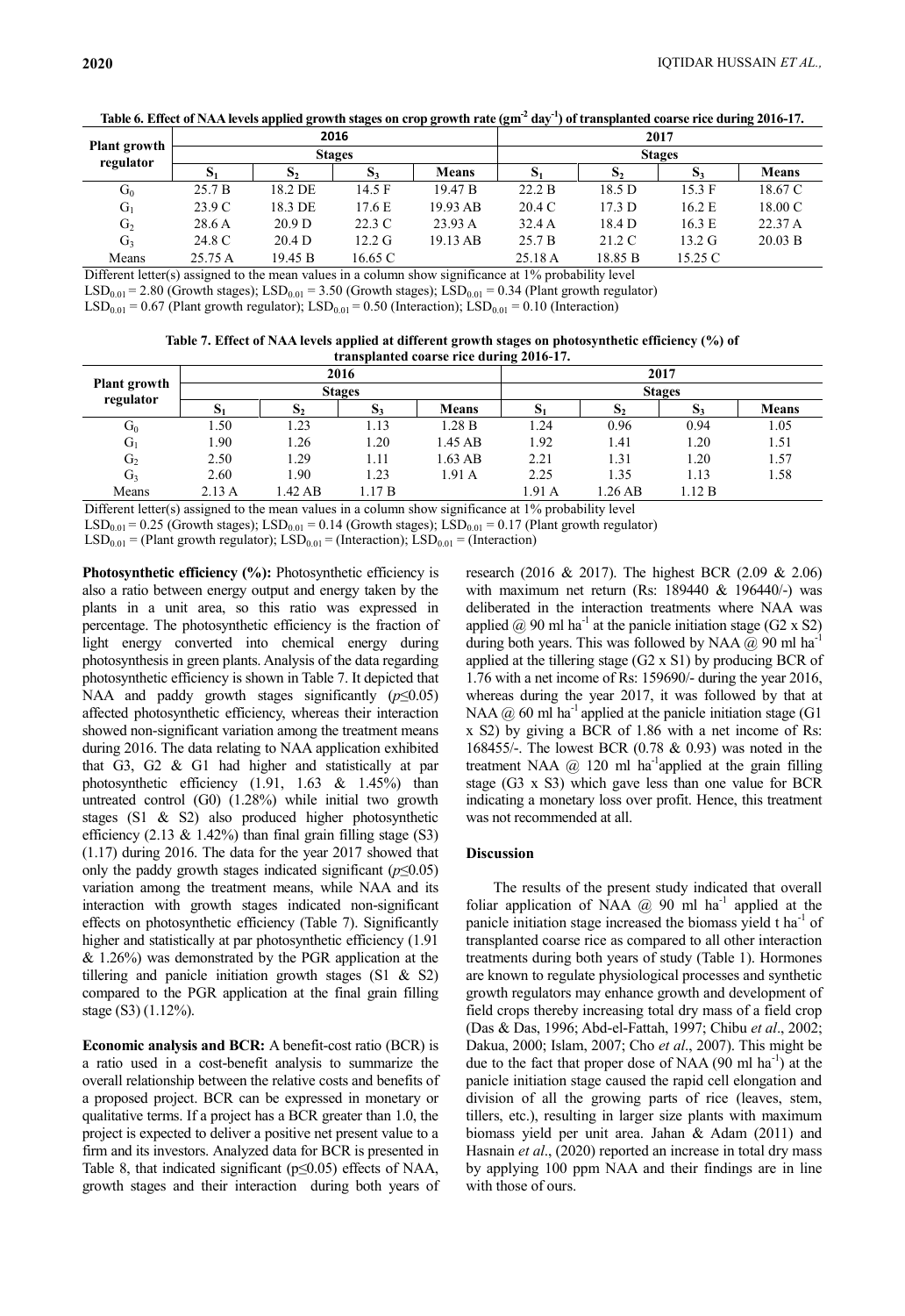|                 | Table 8. Economic analysis and BCR Ratio in tra | t coarse rice as affected by plant growth regulator levels at different growth stages during 2016 and 2017. |
|-----------------|-------------------------------------------------|-------------------------------------------------------------------------------------------------------------|
|                 |                                                 | 2017                                                                                                        |
| $with$ stages + | lotal variabl                                   | ntal variahl                                                                                                |

|                                                                                                                                                                                                                                                                                                                                                                              |                                      |                                           | 2016                                   |                                             |                                              |                    |                               |                                          | 2017                                           |                                             |                                |                       |
|------------------------------------------------------------------------------------------------------------------------------------------------------------------------------------------------------------------------------------------------------------------------------------------------------------------------------------------------------------------------------|--------------------------------------|-------------------------------------------|----------------------------------------|---------------------------------------------|----------------------------------------------|--------------------|-------------------------------|------------------------------------------|------------------------------------------------|---------------------------------------------|--------------------------------|-----------------------|
| Plant growth regulator<br>Plant growth stages +<br>levels                                                                                                                                                                                                                                                                                                                    | Paddy yield<br>$t \, \text{ha}^{-1}$ | Total variable<br>$Rs.$ $ha^{-1}$<br>cost | Gross income<br>$Rs.$ ha <sup>-1</sup> | <b>Total cost</b><br>$Rs.$ ha <sup>-1</sup> | Net income<br>$\mathrm{Rs.}\mathrm{ha}^{-1}$ | <b>BCR</b>         | Paddy yield<br>$t \ln a^{-1}$ | Total variable<br>$Rs. ha^{-1}$<br>cos t | Gross income<br>$\mathrm{Rs.}\mathrm{ha}^{-1}$ | <b>Total cost</b><br>$Rs.$ ha <sup>-1</sup> | Net income<br>$\bf Rs.ha^{-1}$ | <b>BCR</b>            |
| S <sub>1</sub> (Tillering stage)                                                                                                                                                                                                                                                                                                                                             | 5.93                                 | $\circ$                                   | 207550                                 | 90500                                       | 117050                                       | 1.29AB             | 6.2                           | $\circ$                                  | 217000                                         | 90500                                       | 126500                         | 1.39 B                |
| S <sub>2</sub> (Panicle initiation stage)                                                                                                                                                                                                                                                                                                                                    | 6.65                                 | $\circ$                                   | 232750                                 | 90500                                       | 142250                                       | 1.57A              | 6.92                          | $\circ$                                  | 242200                                         | 90500                                       | 151700                         | 1.67A                 |
| $S_3$ (Grain formation stage)                                                                                                                                                                                                                                                                                                                                                | 5.33                                 | 0                                         | 186550                                 | 90500                                       | 96050                                        | 1.06B              | 5.55                          | 0                                        | 194250                                         | 90500                                       | 103750                         | 1.14 C                |
| $G_0$ (0ml ha <sup>-1</sup> )                                                                                                                                                                                                                                                                                                                                                | 5.17                                 | ∊                                         | 182950                                 | 90500                                       | 90450                                        | 0.99C              | 5.37                          | $\circ$                                  | 187950                                         | 90500                                       | 97450                          | 1.07 C                |
| $G_1(60ml ha^{-1})$                                                                                                                                                                                                                                                                                                                                                          | 6.17                                 | 45                                        | 215950                                 | 90545                                       | 125405                                       | 1.38 B             | 6.33                          | 45                                       | 221550                                         | 90545                                       | 131005                         | 1.44B                 |
| $G_2(90ml \text{ ha}^{-1})$                                                                                                                                                                                                                                                                                                                                                  | 7.11                                 | $\infty$                                  | 248850                                 | 90560                                       | 158290                                       | 1.74A              | 7.4                           | $\infty$                                 | 259000                                         | 90560                                       | 168440                         | 1.85A                 |
| $G_3(120m1 \text{ ha}^{-1})$                                                                                                                                                                                                                                                                                                                                                 | 5.48                                 | 75                                        | 191800                                 | 90575                                       | 101225                                       | 1.11 C             | 5.8                           | 75                                       | 203000                                         | 90575                                       | 112425                         | 1.24C                 |
| $S_1X G_0$                                                                                                                                                                                                                                                                                                                                                                   | 5.2                                  | $\circ$                                   | 182000                                 | 90500                                       | 91500                                        | $1.01E$ FF         | 5.4                           | $\circ$                                  | 189000                                         | 90500                                       | 98500                          | 1.08 EF               |
| $S_1X G_1$                                                                                                                                                                                                                                                                                                                                                                   | $\circ$                              | 45                                        | 210000                                 | 90545                                       | 119455                                       | $1.31$ CD          | 6.2                           | 45                                       | 217000                                         | 90545                                       | 126455                         | 1.39 CD               |
| $\mathbf{S}_1\mathbf{X}$ $\mathbf{G}_2$                                                                                                                                                                                                                                                                                                                                      | 7.15                                 | $\pmb{\mathcal{S}}$                       | 250250                                 | 90560                                       | 159690                                       | 1.76 B             | 7.4                           | $\infty$                                 | 259000                                         | 90560                                       | 168440                         | 1.85B                 |
| $\mathbf{S}_1\mathbf{X}$ $\mathbf{G}_3$                                                                                                                                                                                                                                                                                                                                      | 5.5                                  | 75                                        | 192500                                 | 90575                                       | 101925                                       | $1.12$ DE          | 5.8                           | 75                                       | 203000                                         | 90575                                       | 112425                         | 1.24 DE               |
| $S_2XG_0$                                                                                                                                                                                                                                                                                                                                                                    | 5.3                                  | $\circ$                                   | 185500                                 | 90500                                       | 95000                                        | 1.04E              | 5.5                           | $\bullet$                                | 192500                                         | 90500                                       | 102000                         | $1.12$ DEF            |
| $\mathbf{S}_2\mathbf{X}$ $\mathbf{G}_1$                                                                                                                                                                                                                                                                                                                                      | Γ                                    | 45                                        | 245000                                 | 90545                                       | 154455                                       | 1.7B               | 7.4                           | 45                                       | 259000                                         | 90545                                       | 168455                         | 1.86 B                |
| $S_2X$ $G_2$                                                                                                                                                                                                                                                                                                                                                                 | $^{\circ}$                           | $\infty$                                  | 280000                                 | 90560                                       | 189440                                       | 2.09A              | 8.2                           | $\infty$                                 | 287000                                         | 90560                                       | 196440                         | 2.16A                 |
| $S_2XG_3$                                                                                                                                                                                                                                                                                                                                                                    | 6.3                                  | 75                                        | 220500                                 | 90575                                       | 129925                                       | 1.43 C             | 6.6                           | 75                                       | 231000                                         | 90575                                       | 140425                         | 1.55 C                |
| $S_3X$ $G_0$                                                                                                                                                                                                                                                                                                                                                                 | 5                                    | $\circ$                                   | 175000                                 | 90500                                       | 84500                                        | $0.93$ EF          | 5.2                           | $\bullet$                                | 182000                                         | 90500                                       | 91500                          | $1.01 \; \mathrm{EF}$ |
| $S_3X G_1$                                                                                                                                                                                                                                                                                                                                                                   | 5.5                                  | 45                                        | 192500                                 | 90545                                       | 101955                                       | $1.12$ DE          | 5.4                           | 45                                       | 189000                                         | 90545                                       | 98455                          | $1.08E$ F             |
| $\mathbf{S}_3\mathbf{X}$ $\mathbf{G}_2$                                                                                                                                                                                                                                                                                                                                      | 6.2                                  | $\mathcal{S}$                             | 217000                                 | 90560                                       | 126440                                       | 1.39 C             | 6.6                           | $\infty$                                 | 231000                                         | 90560                                       | 140440                         | 1.55 C                |
| $\mathcal{S}_3\mathcal{X}$ $\mathcal{G}_3$                                                                                                                                                                                                                                                                                                                                   | 4.62                                 | 75                                        | 161700                                 | 90575                                       | 71125                                        | $0.78\,\mathrm{F}$ | 5                             | 75                                       | 175000                                         | 90575                                       | 84425                          | 0.93 F                |
| LSD <sub>0.01</sub> =0.35 (Growth stages)LSD <sub>0.01</sub> =0.39 (Growth stages) LSD <sub>0.01</sub> =0.35 (Plant growth regulator)LSD <sub>0.01</sub> =0.44 (Plant growth regulator)LSD <sub>0.01</sub> =0.61 (Interaction)LSD <sub>0.01</sub> =0.76 (Interaction)<br>Different letter(s) assigned to the mean values in a column show significancle supprobability level |                                      |                                           |                                        |                                             |                                              |                    |                               |                                          |                                                |                                             |                                |                       |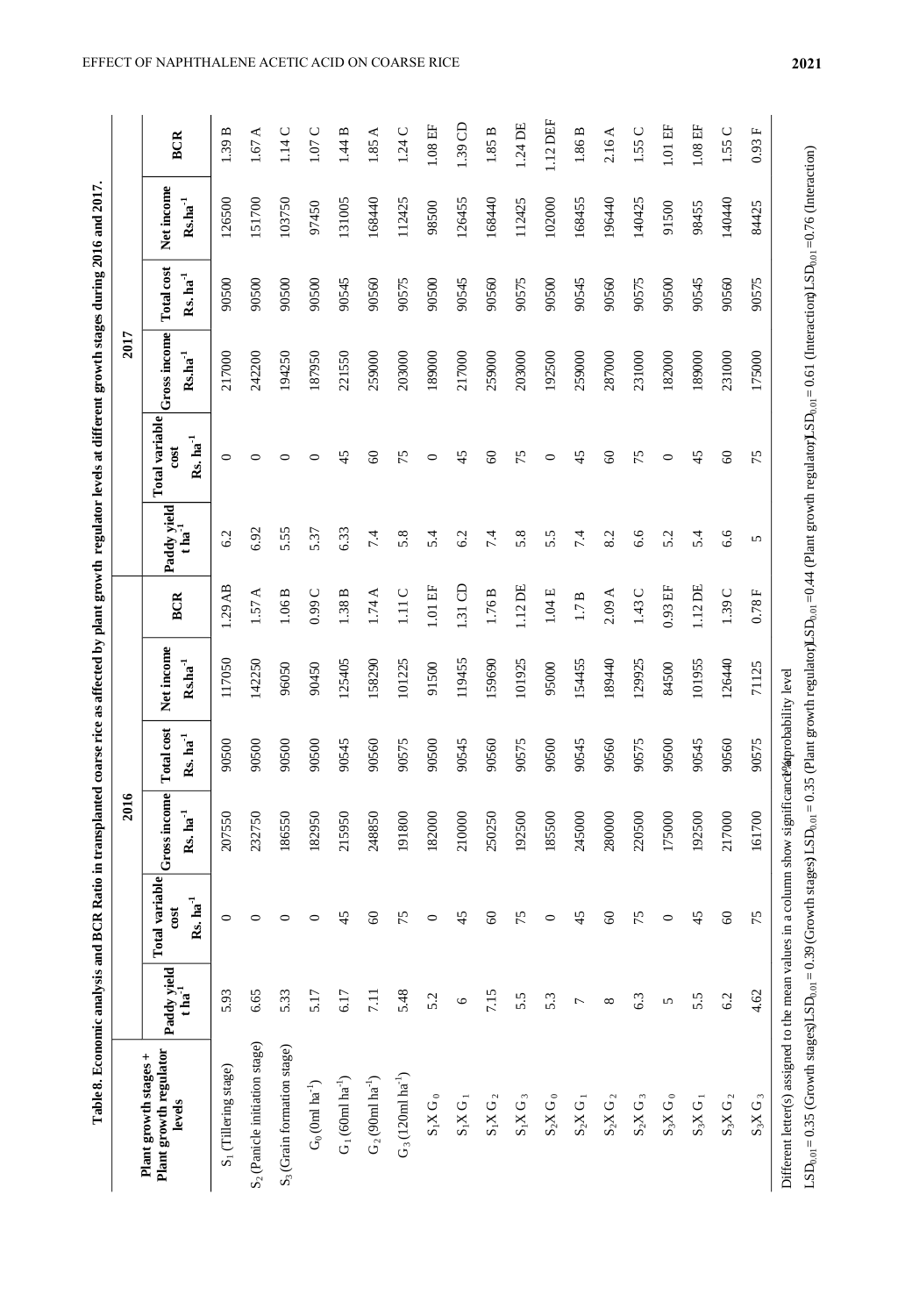The data in Table 2 exhibited almost a similar trend regarding straw yield (t ha<sup>-1</sup>). The highest straw yield in interaction treatment of NAA  $@90$  ml ha<sup>-1</sup> applied at the panicle initiating stage might have been the result of active growth of leaves, stem and other vegetative parts of rice due to the action of NAA which caused extra growth and development compared with the other interaction combinations. These outcomes are similar to those reported by Alam *et al*., (2002) that NAA @ 20 ppm increased the straw yield of wheat.

The paddy yield is the end-product of tillers per unit area, grains per spike, 1000-grain weight and grain filling percentage. The increase of 42% in paddy yield by foliar spraying of NAA  $(2)$  90 ml ha<sup>-1</sup> at the panicle initiation stage of coarse transplanted rice over the lowest yield by the interaction treatment NAA  $@$  120 ml ha<sup>-1</sup> applied at the grain filling stage might have been due to overall growth promoting effect of NAA during the vegetative growth period of rice plants due to rapid cell elongation and multiplication in all vegetative stages. Liu *et al*., (2012) recorded an increase in paddy yield with  $1000 \text{ mg } L^{-1}$  of the plant growth regulator (gibberellic acid and α-naphthalene acetic acid). Choi *et al*., (2010) reported an increase in paddy yield by 26% over control with the use of a plant growth regulator (ICA). Similarly, Gurmani *et al*., (2006) revealed that grain yield of rice could be increased by using plant growth regulators such as ABA, BA and CCC. Similar to our findings, Hasnain *et al*., (2020) also showed enhanced yield with  $NAA@90$  ml ha<sup>-1</sup> in paddy crop. These plant growth regulators (PGRs) in general, help increase the number of flowers on the plant when applied at the time of flowering while flower and pod drop may be reduced to some extent by spraying various growth regulators on foliage (Ramesh & Thirumuguran, 2001).

There are genetic, physiological, and environmental limitations on rice production. HI is the partitioning of total dry matter into vegetative (leaves and culms) and reproductive parts (grains). The higher HI (42.32%) in the interaction with NAA  $@$  90 ml ha<sup>-1</sup> applied at the panicle initiation stage (G2 x S2) compared to  $(35.53\%)$  in G3 x S3 might have been due to higher total dry matter (TDM) that caused more translocation of carbohydrates into panicles. This treatment (G2 x S2) might also have initiated earlier flowering in that environment which allowed grain filling to occur before both temperature and the vapor pressure deficit increase. Armen *et al*., (2007), also working in the Mediterranean environment, found that higher yield in modern wheat cultivars in comparison with old cultivars was associated with earlier flowering.

Naphthalene acetic acid, being a synthetic counterpart of auxin, mediates cell division and expansion. It increases leaf emergence and expansion when applied in optimum quantities and at appropriate growth stage(s) (Muthukumar *et al*., 2007). Therefore, in the present study, higher leaf area index with NAA  $\omega$  90 ml ha-1 applied at the panicle initiation stage might have been due to the fact that this treatment gave more leaf expansion and elongation, thereby increasing LAI. Pal *et al*., (2009) applied varying concentration of a plant growth regulator (Triacontanol) on rice cropand found significantly different results for leaf area index. Their results are in line with the results of the present study.

During the initial growth stages, plants make efficient use of the inputs, i.e. water and nutrients and thus produce more assimilates than at the later stages of growth. At the later part of plant's life, assimilates are translocated from the source to the sink for better grain formation. This might be the reason for better crop growth rate at the tillering stage than the later growth stages. Similarly, antagonism between auxins and cytokinins could be also one of the reasons. Auxins in plants are active during the initial stages and suppress the activity of cytokinins causing more vegetative growth, whereas, during the later stages, reproductive growth may be promoted. Yokoya *et al*., (2013) noticed that indole acetic acid at lower concentration increased the crop growth rate and their results are in agreement with our results.

During the early growth period, the larger leaf area index (LAI), proper water and nutrient availability with ample supply of solar radiation may result in better photosynthetic efficiency compared to that at the reproductive stages. The treatments with NAA application enlarged the LAI during the vegetative period which created elevated photosynthetic efficiency than that in the untreated control (G0). The results of Baranyiova *et al*., (2014) did not agree with our findings who found that the photosynthetic efficiency of the crop was nonsignificantly altered when different concentrations of plant growth regulators were applied on it.

Being a ratio between gross income and cost of production, the highest BCR might have been due to highest paddy yield per unit area with almost comparable (not much different) variable cost, indicating highest net return for NAA  $\omega$  90 ml ha<sup>-1</sup> applied at the panicle initiation stage treatment.

Reddy *et al*., (2009) reported highest BCR of 1.83 against NAA  $\omega$  100 g ha<sup>-1</sup> with the highest net return. The NAA dose  $\omega$  90 ml ha<sup>-1</sup> indicated in the experiment of Hasnain *et al*., (2020) was found very effective in improving grain yield of rice and hence resulting in better BCR values than that in the other treatments.

### **Conclusion**

From the present study, it is concluded that different doses of NAA applied at different growth stages affected the overall grain yield differently of the transplanted coarse rice. The NAA level of  $90 \text{ ml} \text{ ha}^{-1}$  applied at the panicle initiation and tillering stage substantially increased paddy yield, BCR and net return of transplanted coarse rice. It is, therefore concluded that application of plant growth regulator (NAA)  $\omega$  90 ml ha<sup>-1</sup> at the panicle initiation and tillering stages could be a best choice for farming communities to obtain higher yield of transplanted paddy and net return.

#### **References**

- Abel, S. and A. Theologis. 2010. Odyssey of auxin. In: Perspectives in biology. (Eds.): Estelle, M., D. Weijers, K. Ljung & O. Leyser. Cold spring harbor lab. Press, USA.
- Abd-el-Fattah, M.A. 1997. Effect of phosphorus, boron, GA3 and their interaction on growth, flowering, pod setting, abscission and yield of broad bean. *Alexandria J. Agric. Res*., 42: 311-332.